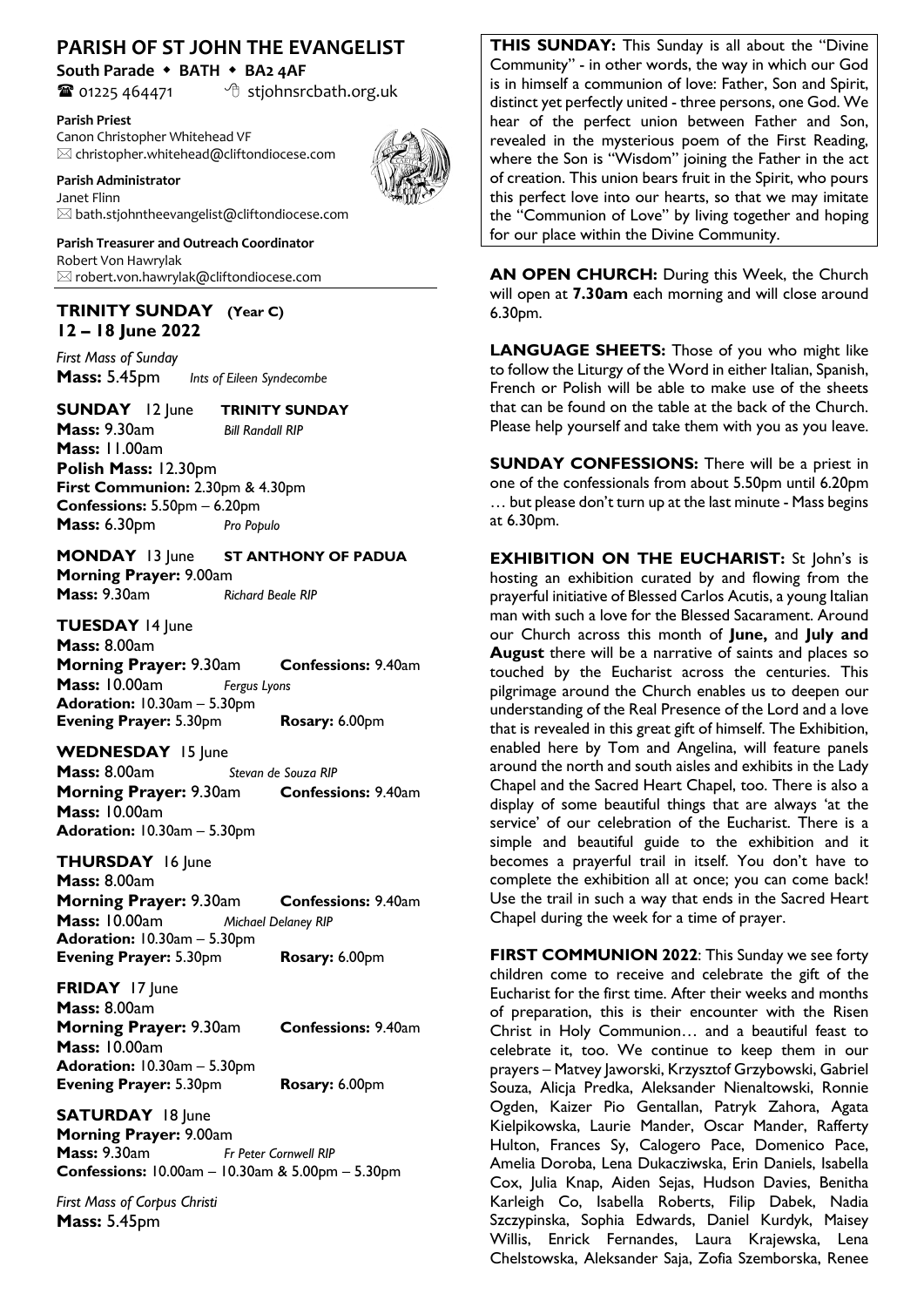Campbell, Mariella Packer, Patryk Trebacz (Poland), Nela Trebacz (Poland), Aleksandra Gryglas (Poland).A great celebration for the children and their families; a great celebration for our parish and for the Church.

**ADORATION:** Adoration is most certainly a pulse in our parish community and a blessing for our city, too. With adoration each day (Tues-Fri), there are the added opportunities of Friday (7pm – 8am) and Saturday (7pm – 8am Sunday). Starting this Thursday as a prayerful preparation for Corpus Christi (next Sunday), adoration will also take place each Thursday from 7pm going through to Friday morning at 7.45am. These three evening and vigil times allow us to watch before the Lord in those still and tranquil hours, longing for the dawn, longing for the Lord who comes. It is so good to encounter people who cross our threshold to be drawn into the tranquillity and peace that comes from being before the Lord. It is good to see so many taking up the challenge of the giving of an hour or so during the night. If you want to offer yourself for an hour's prayer – either in Church during the day or in the Chapel for one of the evenings - do 'sign up'. Catherine, AJ, Angelina or George would be happy to allocate you a time.

**ORDINATION OF JOSEPH MEIGH**: Deacon Joseph has been at St Mary's this last ten months or so and is to be ordained priest at the Cathedral on **Saturday 9 July**. You are warmly invited to come along to the ordination and St Mary's have arranged a coach. The coach leaves at 9.30am from St Mary's and will return, leaving the Cathedral at 1.30pm. £10 coach fare. You'll need to contact St Mary's to reserve a space on the bus. bath.stmary@cliftondiocese.com

**WORSHIP AND PRAISE** during Adoration on a Wednesday from 12.30pm until 1.30pm. Do come along – prayer and music before the Lord.

**FRIDAY LUNCHES:** Friday lunches have borne fruit in simply bringing people together across the weeks of Lent and Easter. They have been such a good thing – seeing 20, 25, 30 people sat down in conversation around a delicious meal – that they continue now beyond Pentecost. All you need do is turn up. A hearty fresh soup, with fresh bread, fruit and cheese await you… all served and laid up for you, too. Come and enjoy the conversation and the company. There is no charge for the lunch, just an offering that helps pay for the next week's lunch. **Every Friday at 12.30pm.**

**LECTIO DIVINA:** Caroline Price brought the Lenten and Easter Lectio formation sessions to an end this last Wednesday and it has been so good to have had her company over these last months. Don't forget that there is a Lectio group that meets each Monday afternoon in the St Matthew room, beneath the presbytery and accessed from the lower car park. You'd be welcome to come along,

**CHILDREN'S ADORATION** each Friday at 4.30pm in the Sacred Heart Chapel. This simple hour before the Blessed Sacrament is an opportunity to draw families together in stillness and in prayer. Do come along if you can.

### **THE SYNOD – A DIOCESAN PRESENTATION:**

Bishop Declan invites every parish to an evening liturgy at the Cathedral on **June 22 at 7pm** when he will also present Clifton's Synod report to each parish. Fr Christopher will be accompanied by our three Synod Delegates in receiving the report on behalf of the parish… but it would be good if others were there in the gathering. You will need to register your 'presence', and to facilitate this, you are asked to book onto the event via this link (Eventbrite): eventbrite.co.uk/e/evening-liturgy-synodtickets-327123734897

**WORLD YOUTH DAY LISBON 2023:** World Youth Day will next take place in Lisbon in 2023. The Department for Adult Education and Evangelisation is organising an eight-day pilgrimage from **July 31 to August 8, 2023** for young adults [18-35] in our diocese. The provisional plan is to spend six nights in Lisbon and two nights in Fatima. There will be formation sessions for the group before the pilgrimage to build community and support one another in our faith journey. If you are interested in learning more about the Clifton Diocese World Youth Day 2023 Pilgrimage, and will be at least 18 years old on 1 April 2023, please register your interest at adult.education@cliftondiocese.com - Please spread the word to any young adults you know who may be interested in attending World Youth Day!



**MARRIAGE MASS – SATURDAY 2 JULY:** Bishop Declan is celebrating Mass in the Cathedral on Saturday 2 July (12 noon) and is inviting all married couples to join him. He will send a personal invitation to those couples who are celebrating significant anniversaries during 2022 or those who will marry during this year. If you are celebrating a 25th, 40th, 50th, 60th, 65th, or 70th anniversary during 2022 or getting married this year please email adult.education@cliftondiocese.com so that a personal invitation can be sent out, leaving details of your names, address, and the number of years you are both celebrating.

**VOTIVE CANDLES:** If you would like to offer one for your intention for the week, please use the brown envelopes by either chapel and pop them into the parish office. They cost £5 and each candle will be labelled with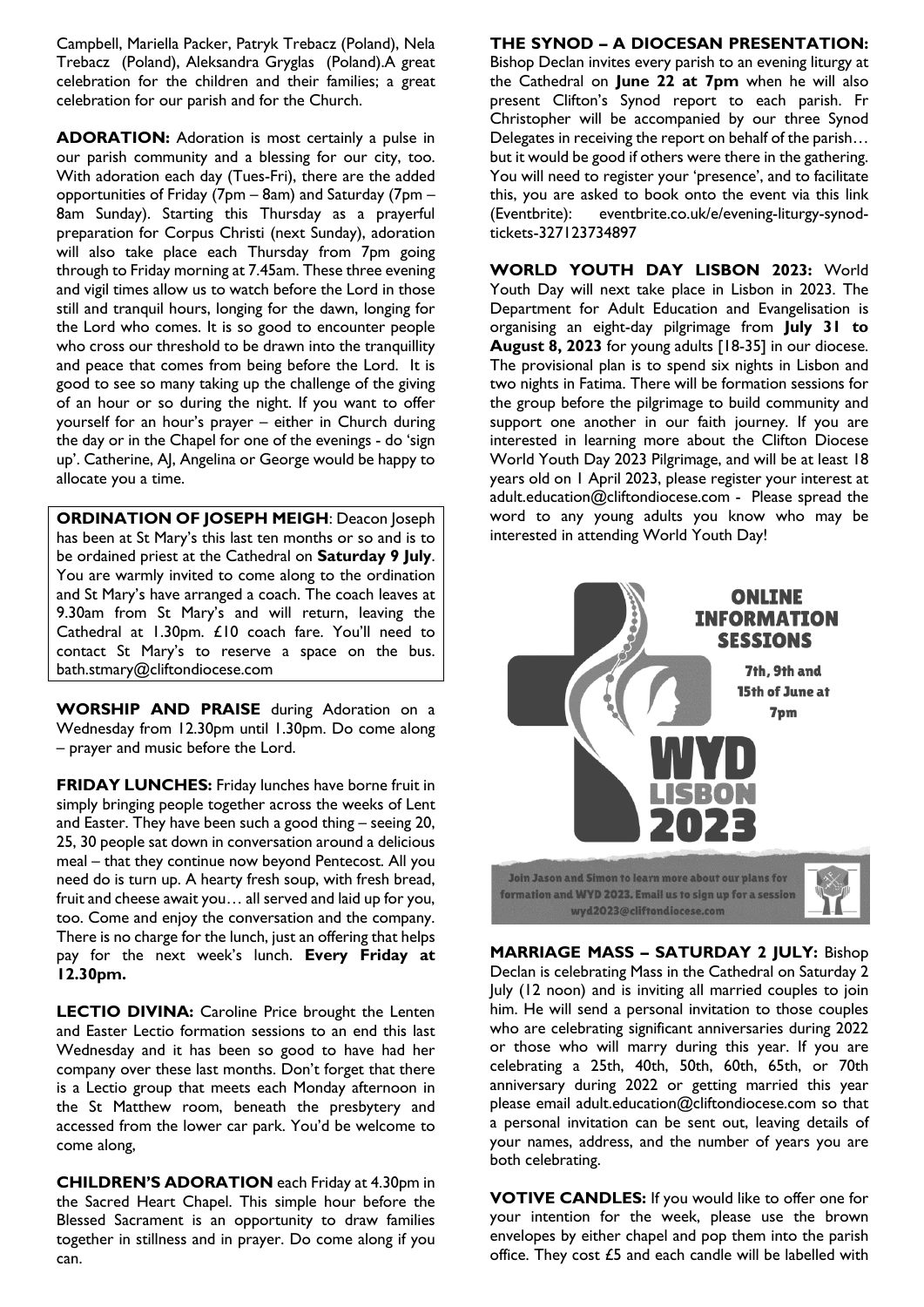the donors intention and hung in the votive glasses for the week.

**THIS WEEK'S VOTIVE INTENTIONS Sacred Heart:** *Ava* **Lady Chapel:** *In thanksgiving*

**A STAY IN HOSPITAL?** If you or a a member of your family is going into the Royal United Hospital, please contact ruh-tr.chaplaincy@nhs.net or call the RUH Chaplaincy 01225 428331 on arrival. It can be such a useful thing to know so that the Chaplaincy team can call upon you.

**FOR YOUR PRAYERS:** We remember **Colin de Paul**  who died during this last week. His funeral will be here at St John's on Thursday 7 July at 12noon. May he rest in peace.

**A PARISH CENSUS 2022: Keep those census forms coming in!** The online facility allows you to fill in your details online and update as-and-when. If you are not connected… do not despair! There will be a laptop or two set up with folk to help you fill in the details. The system will also allow new arrivals and returners to be part of the process and also offer us a clear vehicle of contact and communication. We can use this opportunity to explore a harvest of skills and gifts that can be put to good use with a very clear *follow up* to ensure that what is offered is made good use of. The Parish Census team, drawn together, will begin to make things available for you. If you want to look here, then you can begin to 'sign up' **stjohnsrcbath.org.uk/parish-census/** .

#### **FINANCE NEWS:**

Last Sunday's collection: £698.44 Online and Contactless Giving: £250 Standing Orders: £978 Gift Aid on S/O: £244 Candles: £265.10 *Thank you*

**GIFT AID ENVELOPES:** Don't forget that if you are putting cash into the collection and you pay UK tax, you can add an extra 25% in tax recalimed to your gift simple because you fill out one of the white envelopes and pop your offertory into that. That GA bonus makes such a difference… at not extra cost to you! Just take the time to complete the simple form on the envelope.

**CRICKET TEAM**: A first win of the season! Last Wednesday St John's played an away fixture against Buro Happold in the wide open spaces of a very windy Keynsham. St John's won the toss and batted first with James Ward and Ash Smith opening up and putting on an opening stand of 27.. David Cherriman came in at 3 and after a few swings succumbed to some tight bowling. Andy Hamilton and Chris Barry then guided the team to a competitive score of 114 for 3. Jonny Bayliss opened the bowling and had Buro Happold 8 for 2 early on, then Stuart Bridgens came on and took some wickets, along with James taking a wicket with his first ball and Chris Barry getting his second stumping of the season, it looked a simple job to close out with Buro Happold 39-6 although they were always ahead of the required run rate and a strong seventh wicket partnership go their team close to

a winning a position, however with Jonny coming back on to get two vital wickets which along with some great support in the field from Graeme Hood, Richard Granville and Tom Rynkowski pulled everything closer. With a super over looming Ash Smith bowled the last man for St John's to win by 8 runs. A really close game in the end with St John's just getting over the line.

**ST GREGORY'S SCHOOL:** Open Mornings which will be from 9am until 11am on Tuesday 21, Wednesday 22 and Thursday 23 June. All visitors must book an appointment in advance via the school website at Saint Gregory's Summer Open Events – Saint Gregory's Bath (st-gregorys.org.uk)

**VESPERS FOR CORPUS CHRISTI:** Corpus Christi is celebrated on **Sunday 18 June**. We can gather for sung Evening Prayer at **5.00pm** with Exposition of the Blessed Sacrament. There will be a procession of the Blessed Sacrament with Benediction over the city of Bath at the West Doors of the Church. It gives us opportunity to come before this great Sacrament of Christ's presence and to pray for the people of our city.

**BATH ABBEY ANNIVERSARY CONCERT:** This year the Abbey are celebrating  $25<sup>th</sup>$  anniversary of a girls' choir and the concert in July reflects this occasion. They are particularly excited to be performing a newly commissioned work *'God's Mirror'* by critically acclaimed composer, Roxanna Panufnik. The concert also features works by other British women composers and the Abbey Girls are joined by the Lay Clerks in what promises to be an exciting and fresh evening of music! The Concert is on Saturday, 9 July. Tickets are now available from Bath Box Office (with reserved seating). Prices: £20, £15, £10 with age 16 and under @half price

**RECRUITMENT TO THE BOARD OF TRUSTEES – PRIOR PARK SCHOOLS:** Prior Park Schools is partnering with Nurole, the leading board-level hiring platform, to recruit new Trustees. You can find out more and register your interest here. For any questions please contact william.prescott@nurole.com. For an informal and confidential discussion, you can also contact John Shinkwin who is the Chair of Trustees jshinkwin@priorparkschools.com or Emma Sandberg, Director of Operations and Finance and Clerk to Trustees esandberg@priorparkschools.com .

**FR PRATAP'S AUTUMN VISIT:** Many of you support the work and mission of Fr Pratap through the Monsignor Kelly Fund. Fr Pratap will be making a visit to the UK in September and october and is due to visit Bath from **8 – 14 October**. He will be making an appeal whilst here for support for some projects he is involved within the Diocese. Remember, the best way and the safest way to send Fr Pratap your offerings is through the Mgr Kelly Fund. Money is transferred in a safe way.

**GLASTONBURY PILGRIMAGE:** Bishop Declan is inviting our diocesan community to gather together at the diocesan shrine of Glastonbury on **Sunday 10 July.** Keep the date free.

**CONGRATULATIONS TO** Stefan Shaw and Betsy Gaitan Andrade who were married here this weekend.